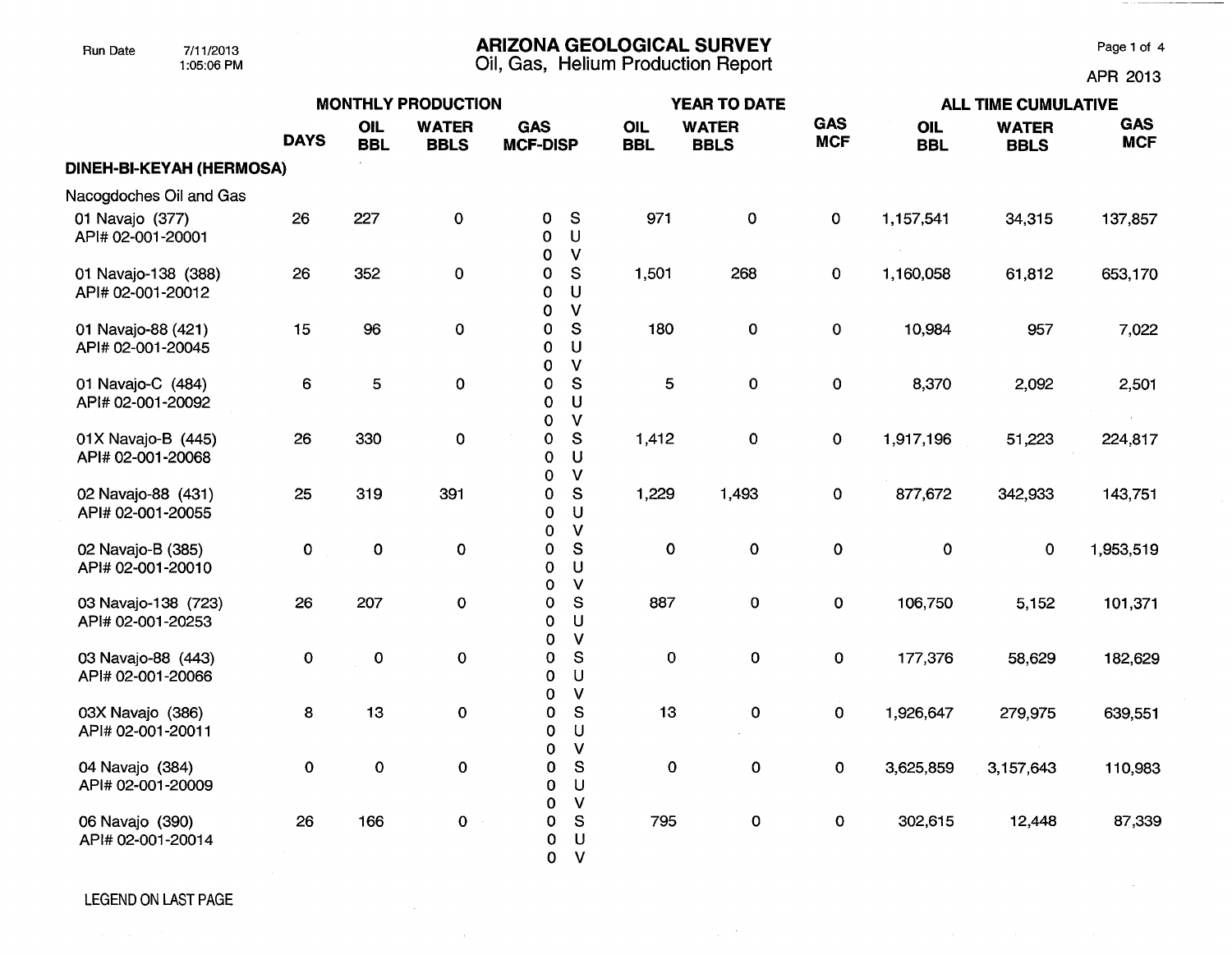# Run Date 7/11/2013 **ARIZONA GEOLOGICAL SURVEY** Page 2 of 4

1:05:06 PM Oil, Gas, **Helium Production Report** 

APR 2013

|                                         | <b>MONTHLY PRODUCTION</b> |                          |                             |                               |                                              |                   | YEAR TO DATE                |                          | <b>ALL TIME CUMULATIVE</b> |                             |                          |  |
|-----------------------------------------|---------------------------|--------------------------|-----------------------------|-------------------------------|----------------------------------------------|-------------------|-----------------------------|--------------------------|----------------------------|-----------------------------|--------------------------|--|
|                                         | <b>DAYS</b>               | <b>OIL</b><br><b>BBL</b> | <b>WATER</b><br><b>BBLS</b> | <b>GAS</b><br><b>MCF-DISP</b> |                                              | OIL<br><b>BBL</b> | <b>WATER</b><br><b>BBLS</b> | <b>GAS</b><br><b>MCF</b> | OIL<br><b>BBL</b>          | <b>WATER</b><br><b>BBLS</b> | <b>GAS</b><br><b>MCF</b> |  |
| 06 Navajo-88 (722)<br>API# 02-001-20252 | 25                        | 199                      | 0                           | 0<br>0<br>0                   | S<br>$\mathsf U$<br>$\mathsf{V}$             | 748               | $\pmb{0}$                   | $\pmb{0}$                | 51,773                     | 728                         | 261,139                  |  |
| 09 Navajo (396)<br>API# 02-001-20020    | 26                        | 145                      | 244                         | 0<br>0<br>0                   | S<br>U<br>$\mathsf{V}$                       | 573               | 944                         | 0                        | 1,660,386                  | 558,460                     | 259,211                  |  |
| 11 Navajo (506)<br>API# 02-001-20106    | 26                        | 414                      | 0                           | $\bf{0}$<br>0                 | ${\mathbb S}$<br>$\cup$                      | 1,749             | 1,647                       | 0                        | 1,030,524                  | 85,595                      | 649,474                  |  |
| 14 Navajo (416)<br>API# 02-001-20040    | $\mathbf 0$               | $\mathbf 0$              | 0                           | 0<br>0<br>0                   | $\mathsf{V}$<br>S<br>$\cup$                  | 106               | 0                           | 0                        | 320,373                    | 21,091                      | 148,816                  |  |
| 15 Navajo (417)<br>API# 02-001-20041    | 16                        | 127                      | 150                         | 0<br>0<br>0                   | $\mathsf{V}$<br>S<br>U                       | 127               | 150                         | $\mathbf{O}$             | 115,314                    | 17,911                      | 37,903                   |  |
| 16 Navajo (419)<br>API# 02-001-20043    | 19                        | 242                      | 501                         | 0<br>0<br>0                   | $\mathsf{V}$<br>S<br>U                       | 1,111             | 2,015                       | 0                        | 97,865                     | 37,830                      | 16,680                   |  |
| 17 Navajo (618)<br>API# 02-001-20190    | 20                        | 16                       | 0                           | 0<br>0<br>0                   | $\mathsf{V}$<br>${\mathsf S}$<br>$\mathsf U$ | 61                | $\pmb{0}$                   | 0                        | 74,140                     | 8,931                       | 41,682                   |  |
| 19 Navajo (691)<br>API# 02-001-20240    | 25                        | 239                      | 0                           | 0<br>0<br>0                   | $\mathsf{V}$<br>S<br>U                       | 1,002             | 0                           | 0                        | 354,069                    | 11,443                      | 239,279                  |  |
| 20 Navajo (696)<br>API# 02-001-20245    | 26                        | 145                      | 0                           | 0<br>0<br>0                   | $\mathsf{V}$<br>S<br>U                       | 564               | $\pmb{0}$                   | 0                        | 202,874                    | 21,157                      | 84,544                   |  |
| 21 Navajo (693)<br>API# 02-001-20242    | 26                        | 227                      | 0                           | 0<br>0<br>0                   | $\mathsf{V}$<br>$\mathbf{s}$<br>U            | 534               | $\pmb{0}$                   | $\pmb{0}$                | 100,012                    | 41,587                      | 29,906                   |  |
| 22 Navajo (692)<br>API# 02-001-20241    | 25                        | 239                      | 0                           | 0<br>0<br>0                   | $\mathsf{V}$<br>S<br>U                       | 697               | $\mathbf 0$                 | 0                        | 68,048                     | 4,675                       | 38,065                   |  |
| 24 Navajo (695)<br>API# 02-001-20244    | 25                        | 663                      | 5,857                       | 0<br>0<br>0                   | $\mathsf{V}$<br>${\mathsf S}$<br>U           | 2,672             | 23,107                      | 0                        | 298,338                    | 1,115,731                   | 55,778                   |  |
| 25 Navajo (719)<br>API# 02-001-20249    | 26                        | 145                      | $\pmb{0}$                   | 0<br>0<br>0<br>$\mathbf 0$    | $\vee$<br>S<br>U<br>$\mathbf{V}$             | 564               | $\mathbf 0$                 | $\mathbf 0$              | 87,063                     | 3,842                       | 65,731                   |  |

 $\sim$   $\sim$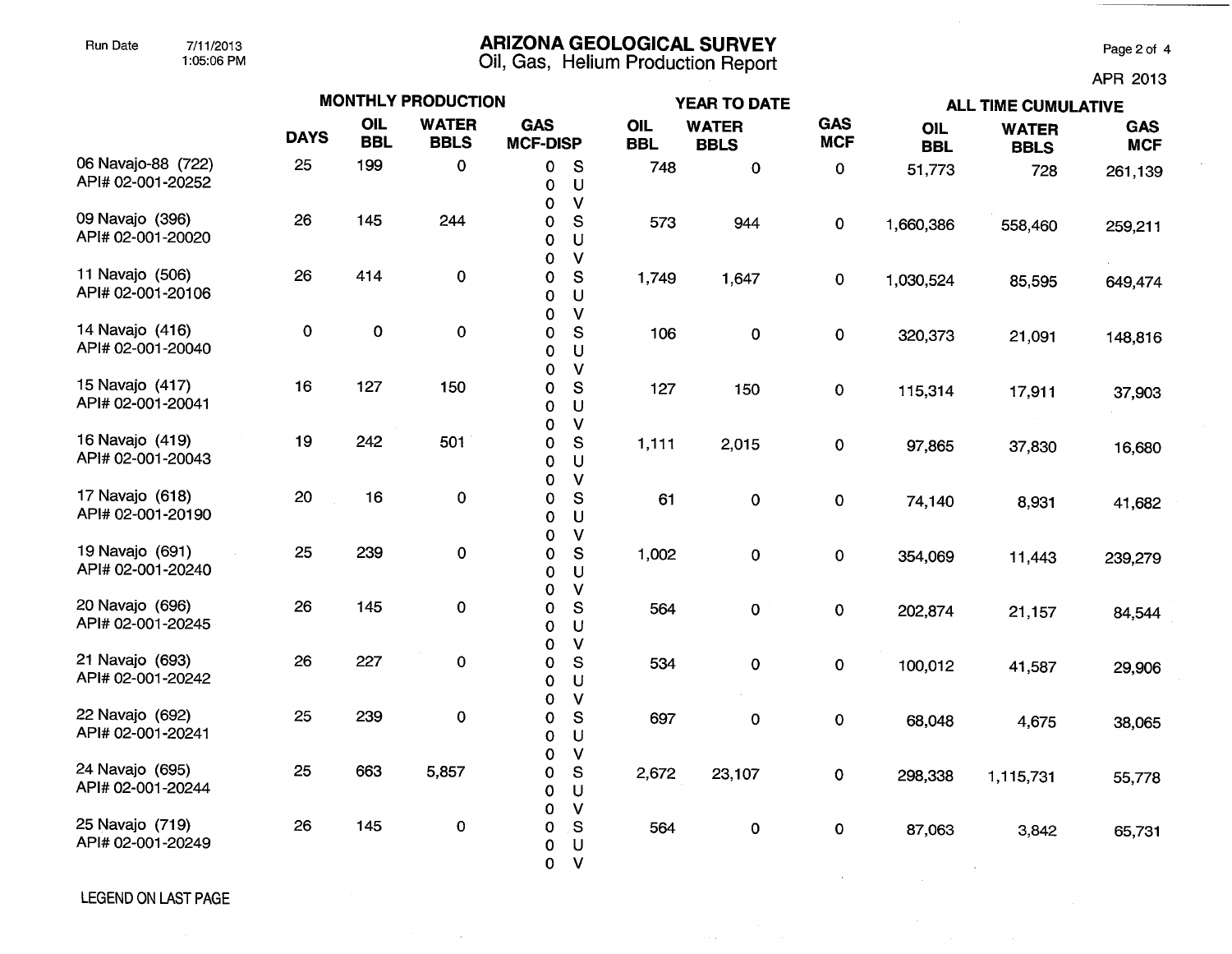## Run Date 7/11/2013 **ARIZONA GEOLOGICAL SURVEY** Page 3 of 4

1:05:06 PM Oil, Gas, Helium Production Report APR 2013

 $\sim 10^7$  $\mathcal{L}(\mathcal{A})$  and  $\mathcal{L}(\mathcal{A})$  are the set of the set of  $\mathcal{L}(\mathcal{A})$ 

|                                                                                     |                |                          | <b>MONTHLY PRODUCTION</b>   |                               |                              |                   | <b>YEAR TO DATE</b>         |                          | <b>ALL TIME CUMULATIVE</b>            |                                     |                                     |  |
|-------------------------------------------------------------------------------------|----------------|--------------------------|-----------------------------|-------------------------------|------------------------------|-------------------|-----------------------------|--------------------------|---------------------------------------|-------------------------------------|-------------------------------------|--|
|                                                                                     | <b>DAYS</b>    | <b>OIL</b><br><b>BBL</b> | <b>WATER</b><br><b>BBLS</b> | <b>GAS</b><br><b>MCF-DISP</b> |                              | OIL<br><b>BBL</b> | <b>WATER</b><br><b>BBLS</b> | <b>GAS</b><br><b>MCF</b> | OIL<br><b>BBL</b>                     | <b>WATER</b><br><b>BBLS</b>         | <b>GAS</b><br><b>MCF</b>            |  |
| 26 Navajo (720)<br>API# 02-001-20250                                                | 26             | 207                      | 407                         | 0<br>0<br>0                   | S<br>U<br>$\mathbf v$        | 1,076             | 1,726                       | $\pmb{0}$                | 89,756                                | 39,398                              | 10,751                              |  |
| 27 Navajo (721)<br>API# 02-001-20251                                                | 26             | 186                      | $\mathbf 0$                 | 0<br>0<br>$\Omega$            | ${\mathsf S}$<br>U<br>$\vee$ | 682               | 0                           | $\pmb{0}$                | 109,418                               | 1,000                               | 54,683                              |  |
| OPERATOR FIELD TOTAL<br><b>ABANDONED PRODUCER</b><br>TOTAL DINEH-BI-KEYAH (HERMOSA) |                | 4,909                    | 7,550                       | 0                             |                              | 19,259            | 31,350                      | $\mathbf 0$              | 15,931,021<br>2,791,624<br>18,722,645 | 5,976,558<br>1,103,617<br>7,080,175 | 6,238,152<br>429,787<br>6,667,939   |  |
| DRY MESA (MISSISSIPPIAN/PARADOX)                                                    |                |                          |                             |                               |                              |                   |                             |                          |                                       |                                     |                                     |  |
| Navajo Nation Oil&Gas Co.                                                           |                |                          |                             |                               |                              |                   |                             |                          |                                       |                                     |                                     |  |
| 03 Navajo-138 (115)<br>API# 02-001-05305                                            | $\overline{c}$ | 28                       | 34                          | $\mathbf 0$<br>22<br>0        | S<br>U<br>$\mathsf{V}$       | 28                | 34                          | 22                       | 471,495                               | 632,280                             | 1,021,582                           |  |
| 10 Navajo-138 (907)<br>API# 02-001-20318                                            | 30             | 58                       | 620                         | 0<br>0<br>$\Omega$            | S<br>$\bigcup$<br>$\vee$     | 141               | 1,659                       | $\mathbf 0$              | 3,809                                 | 13,982                              | 78,155                              |  |
| OPERATOR FIELD TOTAL                                                                |                | 86                       | 654                         | 22                            |                              | 169               | 1,693                       | 22                       | 475,304                               | 646,262                             | 1,099,737                           |  |
| ABANDONED PRODUCER                                                                  |                |                          |                             |                               |                              |                   |                             |                          | 377,167                               | 2,238,572                           | 1,400,847                           |  |
| TOTAL DRY MESA (MISSISSIPPIAN/PARADOX)                                              |                |                          |                             |                               |                              |                   |                             |                          | 852,471                               | 2,884,834                           | 2,500,584                           |  |
| <b>BLACK ROCK (ISMAY/AKAH)</b>                                                      |                |                          |                             |                               |                              |                   |                             |                          |                                       |                                     |                                     |  |
| Navajo Nation Oil&Gas Co.                                                           |                |                          |                             |                               |                              |                   |                             |                          |                                       |                                     |                                     |  |
| 03 Black Rock (581)<br>API# 02-001-20162                                            | 0              | 0                        | $\mathbf 0$                 | $\Omega$<br>0<br>$\Omega$     | S<br>U<br>V                  | 0                 | $\mathbf 0$                 | $\mathbf 0$              | 4,325                                 | 5,752                               | 2,089,014                           |  |
| 12 Black Rock (875)<br>API# 02-001-20294                                            | 26             | 116                      | 393                         | 0<br>124<br>0                 | S<br>$\mathsf{U}%$<br>V      | 297               | 2,341                       | 995                      | 12,503                                | 51,555                              | 1,220,788                           |  |
| 20 Black Rock (882)<br>API# 02-001-20297                                            | 30             | 237                      | 781                         | 0<br>185<br>0                 | S<br>U<br>$\mathsf{V}$       | 326               | 3,373                       | 1,120                    | 26,399                                | 159,852                             | 1,202,264                           |  |
| <b>OPERATOR FIELD TOTAL</b><br>ABANDONED PRODUCER<br>TOTAL BLACK ROCK (ISMAY/AKAH)  |                | 353                      | 1,174                       | 309                           |                              | 623               | 5,714                       | 2,115                    | 43,227<br>26,183<br>69,410            | 217,159<br>290,528<br>507,687       | 4,512,066<br>4,875,107<br>9,387,173 |  |
|                                                                                     |                |                          |                             |                               |                              |                   |                             |                          |                                       |                                     |                                     |  |

 $\mathcal{L}_{\text{max}}$  and  $\mathcal{L}_{\text{max}}$  and  $\mathcal{L}_{\text{max}}$  and  $\mathcal{L}_{\text{max}}$  and  $\mathcal{L}_{\text{max}}$ 

 $\sim$ 

LEGEND ON LAST PAGE

 $\sim$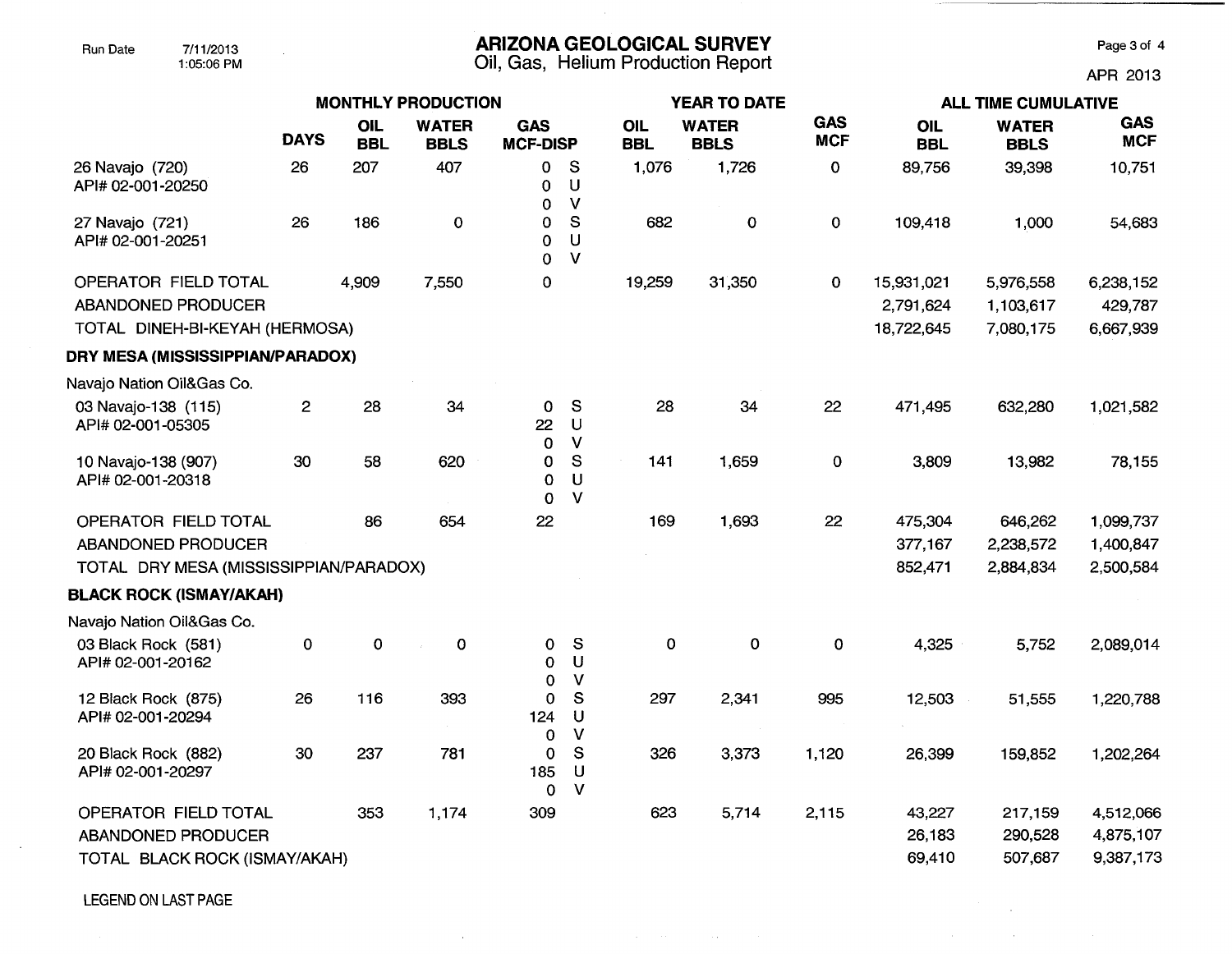| Run Date | 7/11/2013  |
|----------|------------|
|          | 1:05:06 PM |

### ARIZONA GEOLOGICAL SURVEY

Oil, Gas, Helium Production Report

Page 4 of 4

APR 2013

|                                   |             |                   | <b>MONTHLY PRODUCTION</b>   |                        | YEAR TO DATE |                             |                   | <b>ALL TIME CUMULATIVE</b> |                             |                          |
|-----------------------------------|-------------|-------------------|-----------------------------|------------------------|--------------|-----------------------------|-------------------|----------------------------|-----------------------------|--------------------------|
|                                   | <b>DAYS</b> | OIL<br><b>BBL</b> | <b>WATER</b><br><b>BBLS</b> | GAS<br><b>MCF-DISP</b> | OIL<br>BBL   | <b>WATER</b><br><b>BBLS</b> | GAS<br><b>MCF</b> | OIL<br><b>BBL</b>          | <b>WATER</b><br><b>BBLS</b> | <b>GAS</b><br><b>MCF</b> |
| ABANDONED FIELDS AND UNDESIGNATED |             |                   |                             |                        |              |                             |                   | 1.497.143                  | 5,734,304                   | 14,789,650               |
| <b>GRAND TOTALS</b>               |             | 5,348             | 9,378                       | 331                    | 20,051       | 38,757                      | 2,137             | 21.141.669                 | 16,207,000                  | 33.345.346               |

Helium: Between 1961 and 1976 cumulative production of Helium was 9,237,801 MCF.

Gas Disposition Symbols in this Report:

U - Used on Lease L - Lost (Mcf estimated)

All production done in Apache County.

V - Flared/Vented S - Sold S - Sold State Permit Numbers are shown in parentheses

\* - Amended Report